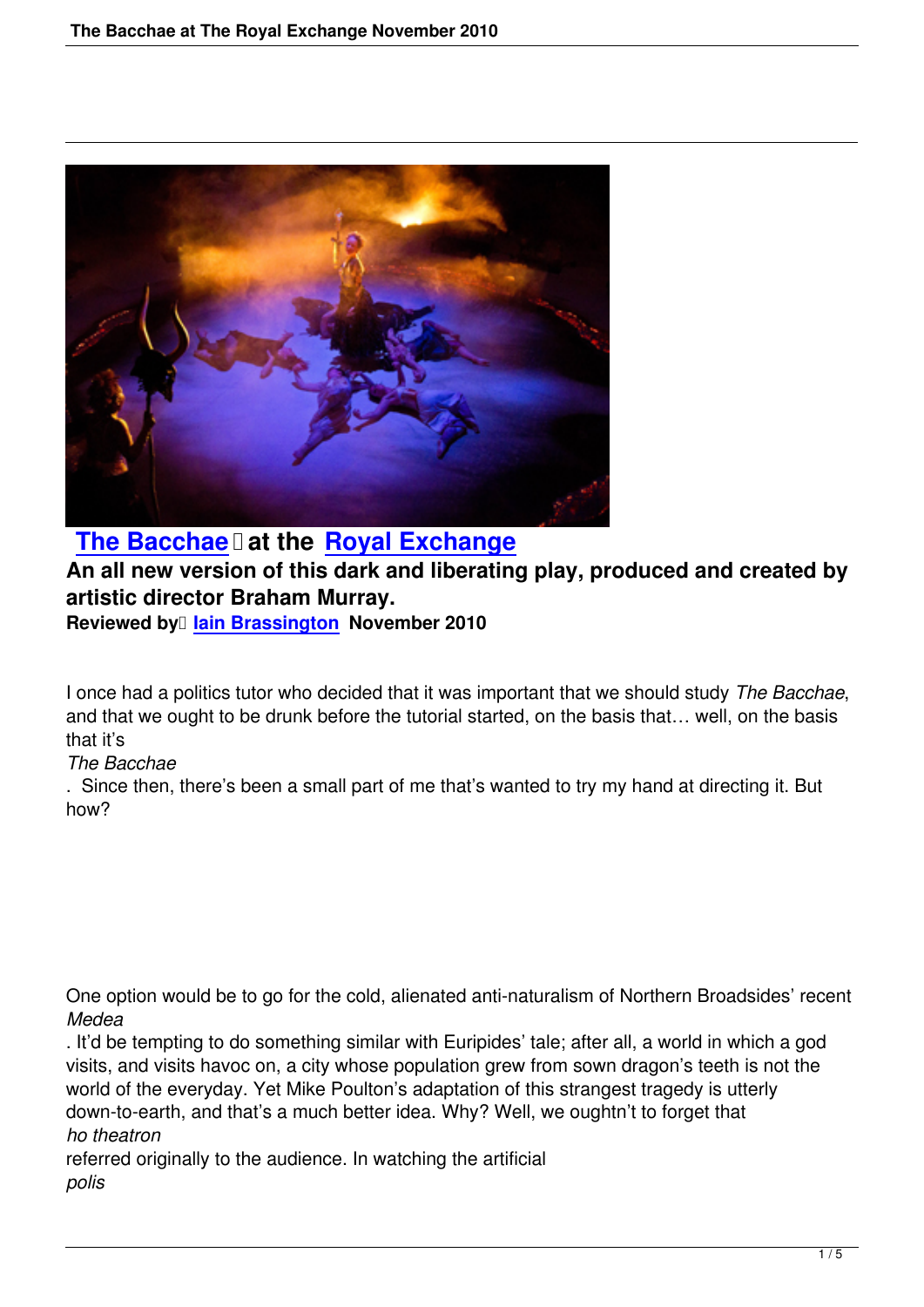on the stage, one is also watching members the real *polis*

on the other side of it; that's partly why going to the Athenian theatre was such a political act (especially when the king ends up dis-membered). By surrounding the play, reality is at its centre. And that centrality of reality means naturalism.



The story, for those who don't know it, is this: the young god Dionysus returns to Thebes, the city in which he was conceived when Zeus seduced (or raped) Semele. Semele died during the pregnancy; Zeus rescued his infant son, whose gestation he completed in a cavity dug from his own thigh. Dionysus, the twice-born son of divine father and mortal mother, brings with him wine and blood-drinking rites from the East (stop me if you've heard this before). Yet his cousin,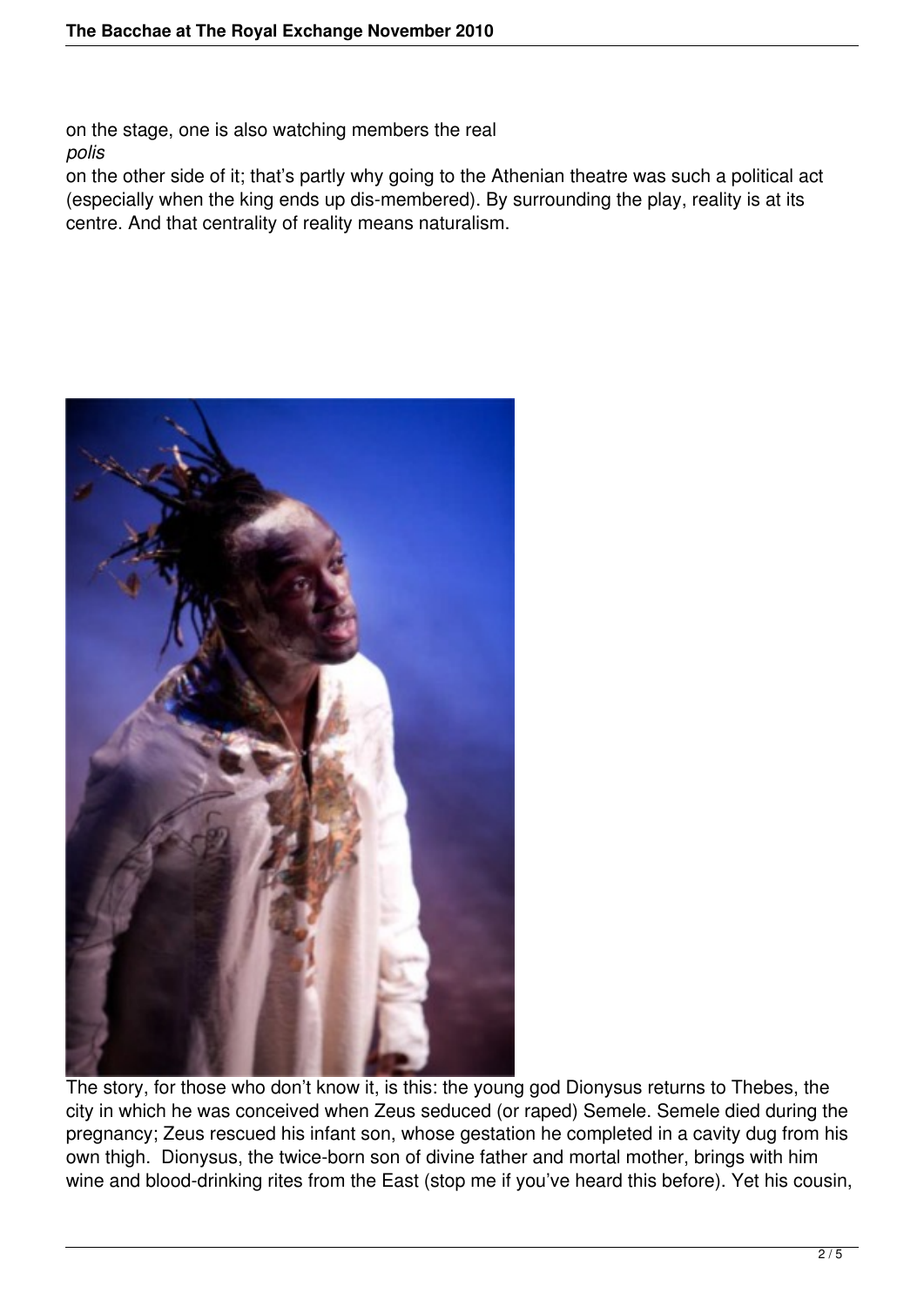Pentheus, now king of Thebes, refuses to admit Dionysus; it suits him to maintain the story that Semele's pregnancy was all too human in its cause. Dionysus seeks revenge, seducing the women of the city into his cult, and eventually leading them to kill the king.

The bulk of the work is shared between three actors: Sam Alexander, Jotham Annan, and Penny Layden. Alexander's arrogant Pentheus is somewhere between an East End hard-man demanding respect, and Bullingdon prig – or maybe Danny Dyer with a hint of Tony Blair; his authoritarian instincts are just about hidden behind a desire for calm and order, but you know they're there. It's all-too-easily that he finds himself wrapped around the finger of Annan's silky and gold-painted Dionysus. Not just Pentheus: the same applies to the audience, seduced by Annan's measured, controlled and calm performance as the personification of immeasure, uncontrol and frenzy; it's a portrayal that is powerfully bewitching from the moment he appears to give his prologue, to the moment he leaves the stage at the end of his slightly-too-long epilogue. Yet neither character carries much emotional weight; Pentheus because he's not supposed to, Dionysus because he doesn't need to.

The emotional weight comes from the women. Penny Layden's dual role, as leader of the Bacchants and as the leader of the chorus, demands that she balance between being engaged in the action, and being a slightly detached observer of it; it requires that she half-know what's going on for the whole time, but that she be unable to prevent disaster – rather like the audience, in fact. It's a demanding part – she's on stage for the whole thing – and at the curtain call, she looks blasted. The remainder of the chorus of followers of Dionysus – who also squirl their devoted, otherworldly, maybe mad ways around the stage throughout the whole performance – are also convincing Bacchants: during one of the apostrophes, I'm directly in the line of sight of Elizabeth Mischler's dancer. I can't bring myself to, either; she's *terrifying*.

The only other woman to speak, Eve Polycarpou as Agave, is a little distant when we first meet her; but she's still under Dionysus' spell. As her head clears, this changes abruptly. The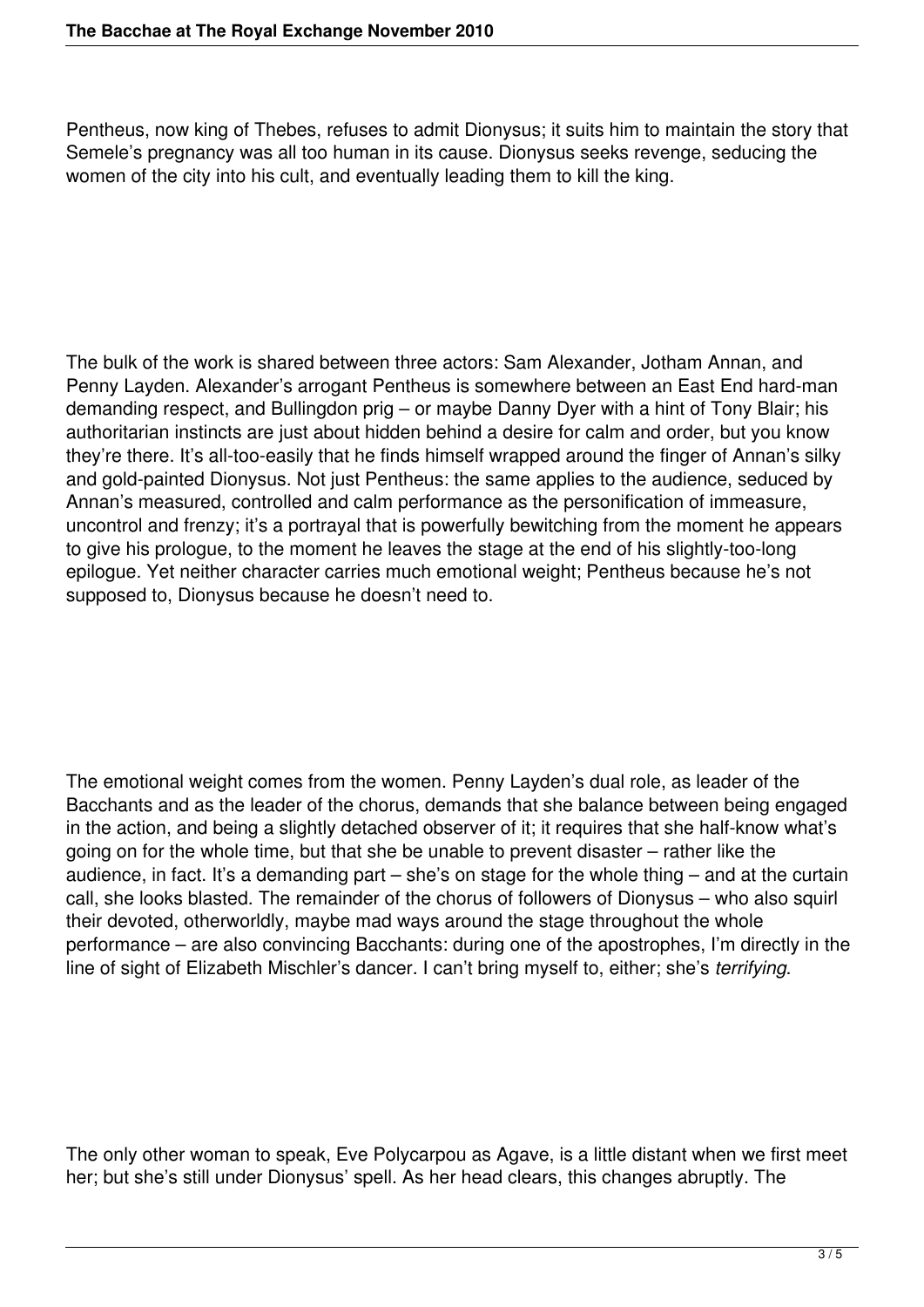moment of anagnorisis is perhaps hard to act – on what resources could an actor draw to portray Agave's realisation of what she'd done? – but the aftermath – a strange musical keening – is devastating.



*The Bacchae* is a rich, confusing, and perplexing play. Two-and-a-half millennia old, it's also very, very modern, prodding worries about power and authority, and about alien religions coming from the East and disrupting the *polis*. Pentheus was a fool for not giving due honour to a god, but Dionysus is clearly dangerous. Is it better to let the Other in and thereby hope to tame it, or to try to keep it out and thereby not have to take the risk of failure? Pentheus is a tyrant, but is Dionysus any less so with his demands? (Philip Short, in his biography of Pol Pot, describes the Khmer Rouge cadres as representing an "eternal Khmer dichotomy between serenity and uncontrollable violence, with no middle ground between" – which looks to be pretty much what Dionysus offers, too: in other circumstances, the ribbons of gore would be pretty.) Is Thebes' tragedy perhaps that Pentheus thought he was doing the best by his city, but could never tame the irrational forces at large within it? (How about Pentheus as Robespierre, an incorruptible protector-dictator ultimately culled by an inability to reconcile the forces at work in his state?)